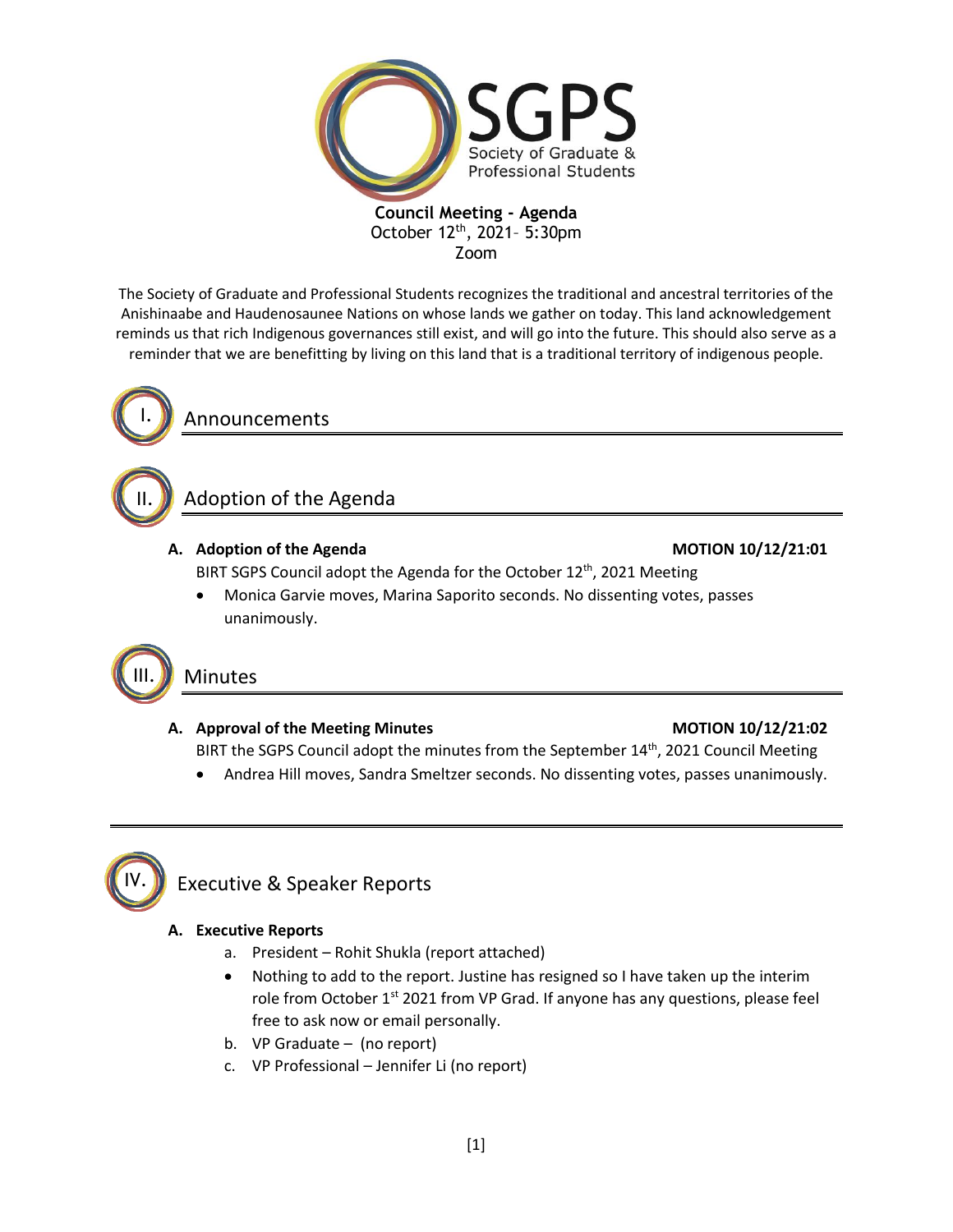

- Welcome to Rohit. Nothing to report at the moment, but there have been a lot of internal stuff. Happy to take questions now or via email.
- d. VP Finance and Services Courtney Bannerman (oral report)
- *Did not attend meeting due to possible technical issues.*
- e. VP Community Anthony Lomax (no report)
- Welcome to Rohit and the new Deputy Commissioners.
- Hiring five new employees for the Deputy Commissioner roles and for the Deputy Indigenous Liaison role. Hiring the first time in a few years, it will allow an additional 12.5 hours of work per month which will allow each Commission to start new projects, etc. Deputy Commissioners have more of an internal role so will not be attending Council meetings. Reach out to Anthony or Jennifer Li for more questions.
- There are some Canadian Federation of Students (CFS) meetings coming up. If you are interested in representing the SGPS in one of the many roles within CFS please let Anthony know as he is the CFS rep.
- Questions and discussions regarding funding and mental health support for graduate students

## **B. Speaker Report**

- a. Speaker Devin Fowlie (oral report)
- Not much to report, still working on bylaw policy review which will hopefully be finalized by the General Meeting.

## **C. Approval MOTION 10/12/21:04**

BIRT SGPS Council approve the Executive and Speaker Reports.

• Sandra Smeltzer moves, Jennifer Li seconds. No dissenting votes, passes unanimously.



# Senator, Trustee, Commissioner, Committee & Other Reports

- **A. Senator Report** Graduate Student Senator Emils Matiss (no report)
- **B. Trustee Report** Graduate Student Trustee (no report)
- **C. Commissioner Reports**
	- a. Athletics & Wellness Commissioner Kassandra Coyle (report attached)
	- Welcome to Dep Comm, and reminder that Registration is open for Cooking with Grandma. Any questions, please email.
	- b. Equity & Diversity Commissioner Monica Garvie (report attached)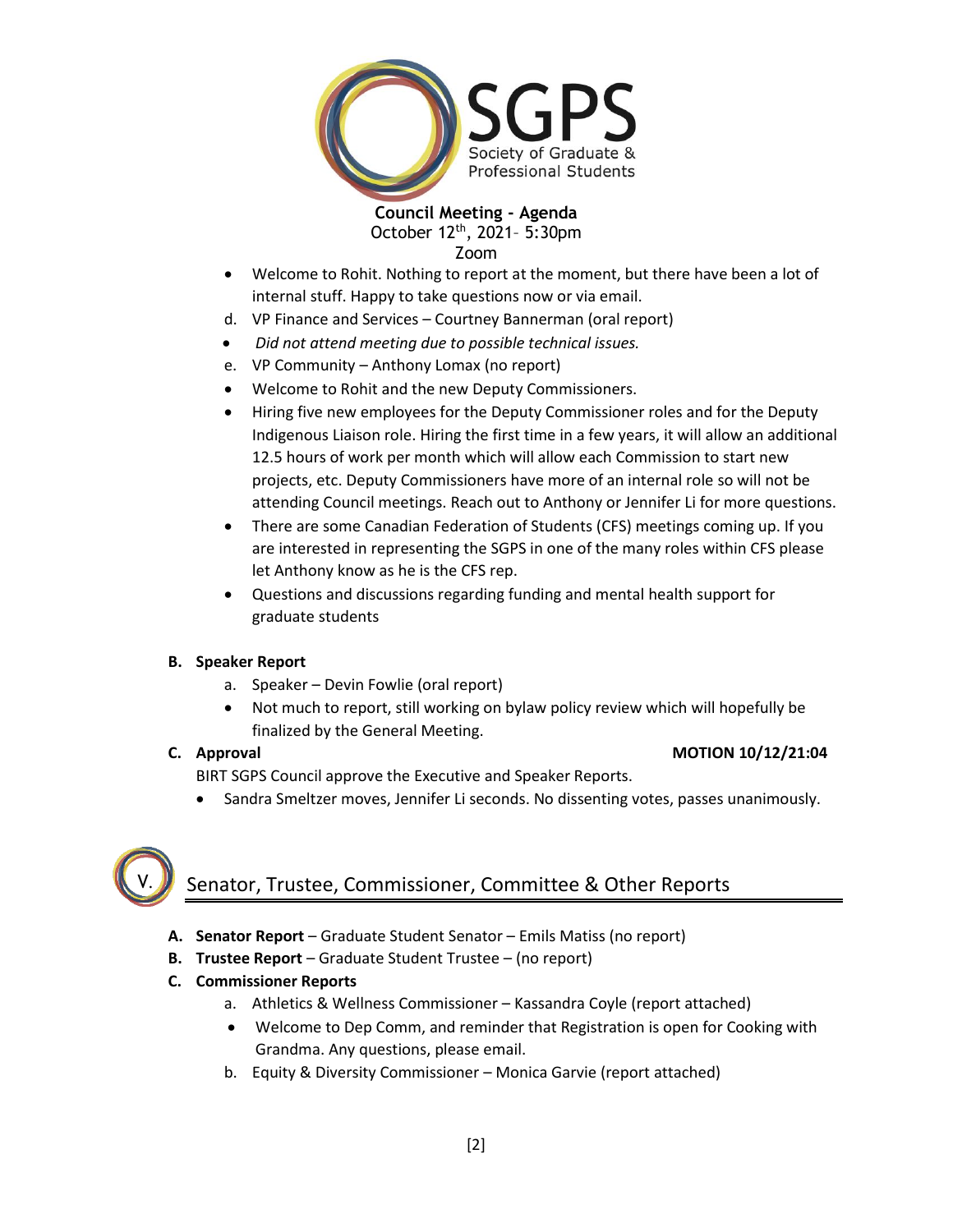

- There were negative reviews in the news and Gazette that came out after the report regarding the event (??) has been sent out. Any questions, please email.
- c. Indigenous Graduate Liason Brittany McBeath (report attached)
- Welcome to Deputies to the team, specifically Duncan Stewart. Successful events and communities now the Fall term is underway, Indigenous circle is at maximum capacity but plenty of spaces in the writing group.
- d. Social Commissioner Emilia Ganslandt (report attached) *Was not able to attend.*
- e. International Students' Affairs Commissioner Sabrina Masud (report attached) *Was not able to attend.*
- **D. Committee Reports**
- **E. Department Reports**
- **F. Other Reports**
	- a. University Rector (no report)
- **G. Approval MOTION 10/12/21:05 BIRT SGPS Council approve the Senator, Trustee, Commissioner, Committee & Other Reports.**
	- Anthony Lomax moves, Alissa Perou seconds. No dissenting votes, passes unanimously.

## Question Period and Departmental Issues

Business Arising from the Minutes

VII.

VIV.

VII.

VI.

Main Motions & Discussion

# Other Business

**Deputy Speaker Vote**

Candidates:

Satish Ashokabi Beladiya

Aileen Editha

• Aileen Editha elected as Deputy Speaker.